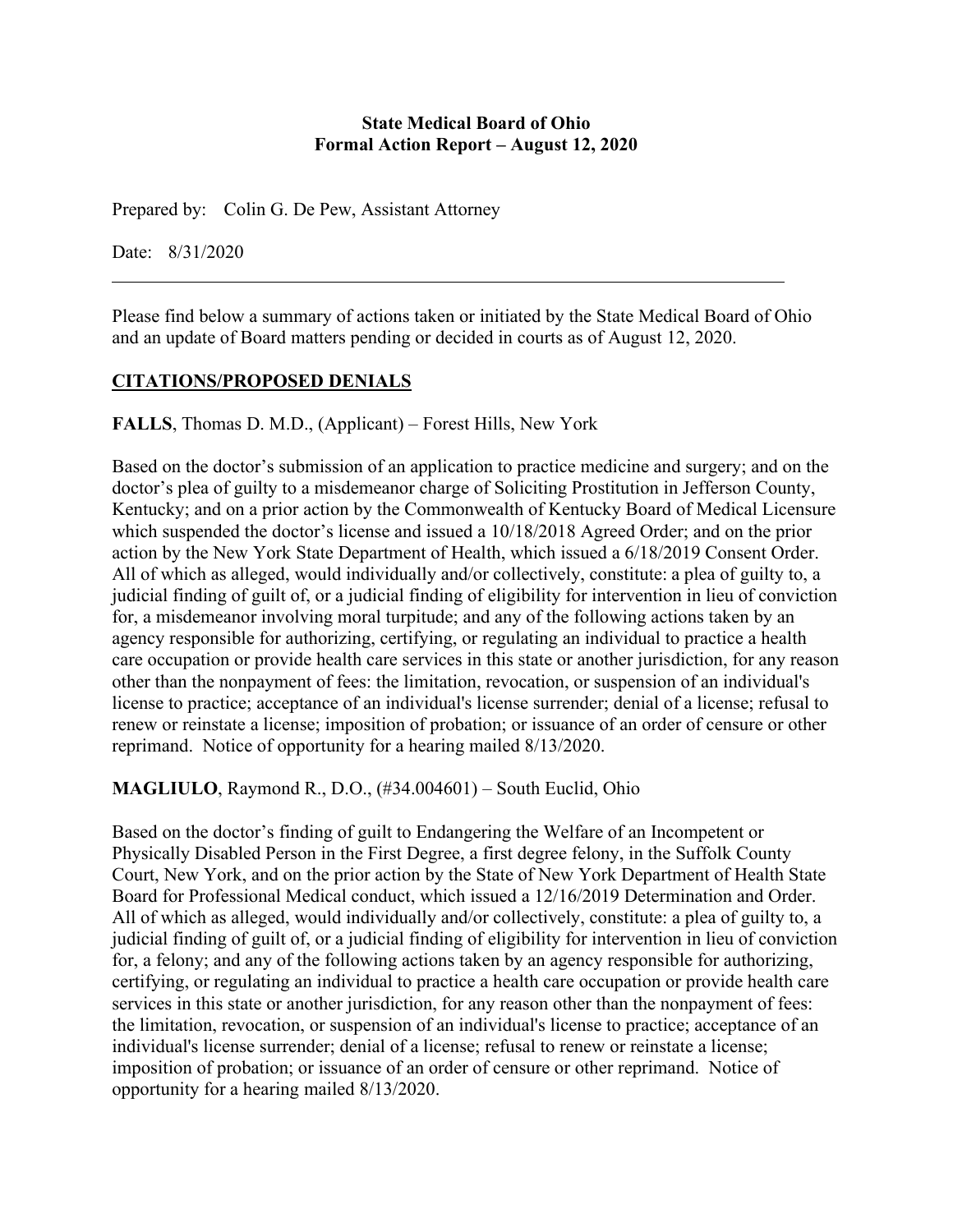### **MEACHAM**, Mark H., M.D., (#35.062265) – Akron, Ohio

Based on the care and treatment of one specified patient, during which, despite the doctor-patient relationship, the doctor engaged in a sexual relationship. All of which as alleged, would individually and/or collectively, constitute: violating or attempting to violate, directly or indirectly, or assisting in or abetting the violation of, or conspiring to violate, any provisions of this chapter or any rule promulgated by the board, to wit: the Board's prohibitions against sexual misconduct, and a departure from, or the failure to conform to, minimal standards of care of similar practitioners under the same or similar circumstances, whether or not actual injury to a patient is established. Notice of opportunity for a hearing mailed 8/13/2020.

### **SCHWARZ**, Daniel A., M.D., (#35.059398) – Waterford, Ohio

Based on the doctor's plea and finding of guilt in the United States District Court for the Northern District of Ohio, to Attempt to Possess with intent to Distribute a Controlled Substance, a felony, to which the doctor was sentenced sixteen months in prison followed by five years of probation. All of which as alleged, would individually and/or collectively, constitute: a plea of guilty to, a judicial finding of guilt of, or a judicial finding of eligibility for intervention in lieu of conviction for, a felony. Notice of opportunity for a hearing mailed 8/13/2020.

**YELETI**, Venkata R., M.D., (#35.100274) – Temple, Texas

Based on the doctor's plea of guilty in the Circuit Court for the City of Winchester, Commonwealth of Virginia, to two felony counts of rape of a child under thirteen, to which the doctor was sentenced to ten years of incarceration, nine years suspended, and probation; and the prior action by the Texas Medical Board, which issued a 1/16/2020 Order revoking the doctor's license. All of which as alleged, would individually and/or collectively, constitute: a plea of guilty to, a judicial finding of guilt of, or a judicial finding of eligibility for intervention in lieu of conviction for, a felony; and any of the following actions taken by an agency responsible for authorizing, certifying, or regulating an individual to practice a health care occupation or provide health care services in this state or another jurisdiction, for any reason other than the nonpayment of fees: the limitation, revocation, or suspension of an individual's license to practice; acceptance of an individual's license surrender; denial of a license; refusal to renew or reinstate a license; imposition of probation; or issuance of an order of censure or other reprimand. Notice of opportunity for a hearing mailed 8/13/2020.

#### **NON-DISCIPLINARY CITATIONS**

**BEDEL**, Samantha M., M.T., (#33.018263) – Cincinnati, Ohio (Non-Disciplinary)

Based on the massage therapist's submission of an application for restoration of a license to practice massage therapy, and based on allegations that the massage therapist has not been engaged in the active practice of massage therapy in over two years. Notice of opportunity for a hearing mailed 8/17/2020.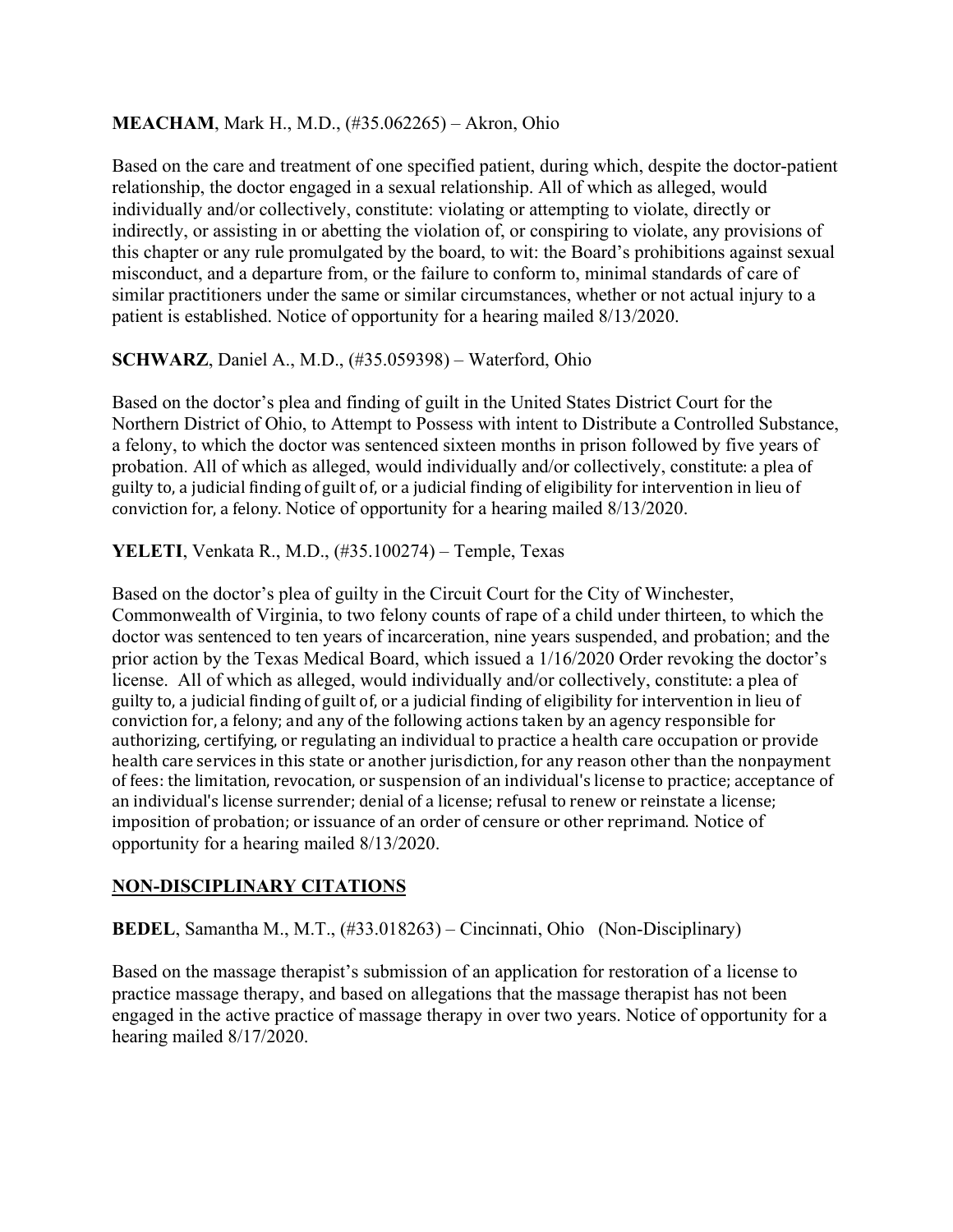**O'CONNOR**, Kimberly, M.T., (Applicant) – Pataskala, Ohio (Non-Disciplinary)

Based on the massage therapist's submission of an application for a license to practice massage therapy, and based on allegations that the massage therapist has not been engaged in the active practice of massage therapy in over two years. Notice of opportunity for a hearing mailed 8/17/2020.

## **FINAL ORDERS**

**DANKO**, William R., M.D., (#35.063773) - Cincinnati, Ohio

License to practice medicine and surgery indefinitely suspended for at least one hundred eighty days (180) from  $4/8/2020$ , the date upon which his license was summarily suspended, fined nine thousand dollars (\$9,000.00), and subject to interim monitoring, conditions for reinstatement, and probationary terms, conditions and limitations for at least three years. Based on the finding that the doctor's Indictment in the Court of Common Pleas, Hamilton County, Ohio for Illegal Processing of Drug Documents, individually and/or collectively constitute a plea of guilty to, a judicial finding of guilt of, or a judicial finding of eligibility for intervention in lieu of conviction for, a felony. Order effective 8/21/2020.

**DANZER**, Enrico L., M.D., (Applicant) – Menlo Park, California

License to practice medicine and surgery granted, and reprimanded. Based on the finding that the disclosures contained in the doctor's application to practice medicine and surgery, in which the doctor admitted to having cheated during the American Board of Surgery in Training Examination in 2013; and a prior action by the Medical Board of California, individually and or collectively constitute any of the following actions taken by an agency responsible for authorizing, certifying, or regulating an individual to practice a health care occupation or provide health care services in this state or another jurisdiction, for any reason other than the nonpayment of fees: the limitation, revocation, or suspension of an individual's license to practice; acceptance of an individual's license surrender; denial of a license; refusal to renew or reinstate a license; imposition of probation; or issuance of an order of censure or other reprimand. Order effective 8/13/2020.

**MORLEY**, Timothy J., D.O., (#34.007119) – Greenwich, Connecticut

License to practice osteopathic medicine and surgery fined three thousand five hundred dollars (\$3,500.00) and subject to a permanent limitation permanently limiting and restricting the doctor's ability to: prepare, hand, and/or administer, or supervise the preparation, handling, and/or administering of, any substance to be given intravenously, or perform intravenous services, or compound medication, and probationary terms, conditions, and limitations for at least three years. Based on the finding that a prior action by the Office of Professional Medical Conduct within the New York Office of Professional Medical Conduct, constitute any of the following actions taken by an agency responsible for authorizing, certifying, or regulating an individual to practice a health care occupation or provide health care services in this state or another jurisdiction, for any reason other than the nonpayment of fees: the limitation, revocation,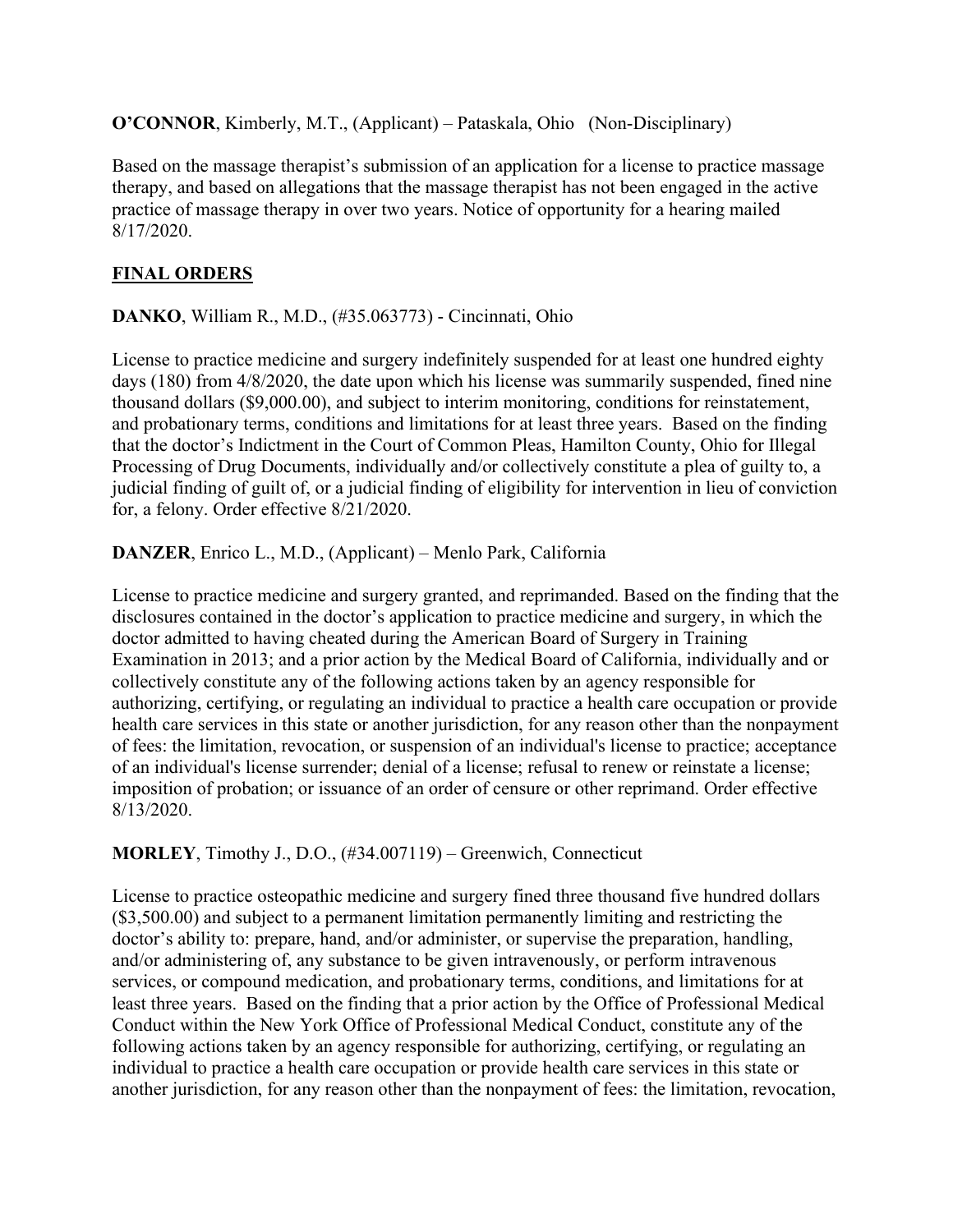or suspension of an individual's license to practice; acceptance of an individual's license surrender; denial of a license; refusal to renew or reinstate a license; imposition of probation; or issuance of an order of censure or other reprimand Order effective 8/21/2020.

### **SHARMA**, Rakesh, M.D., (#35.074089) – Hamilton, Ohio

License to practice medicine and surgery permanently revoked. Based on the finding that the doctor's plea of guilty in the United States District Court for the Southern District of Ohio to one felony count of Conspiracy to Commit Healthcare Fraud, constitutes a plea of guilty to, a judicial finding of guilt of, or a judicial finding of eligibility for intervention in lieu of conviction for, a felony. Order effective 8/13/2020. (Journal Entry – No hearing requested.)

## **SMITH**, Arthur H., M.D., (#35.083898) – Austintown, Ohio

License to practice medicine and surgery reprimanded, fined nine thousand dollars (\$9,000.00), and subject to probationary terms, conditions and limitations for at least two years. Based on the finding that the doctor's plea of guilty in the United States District Court, Northern District of Ohio, to one felony count of Dispensing of a Controlled Substance, constitutes a plea of guilty to, a judicial finding of guilt of, or a judicial finding of eligibility for intervention in lieu of conviction for, a felony. Order effective 8/21/2020.

# **CONSENT AGREEMENTS**

**BEE**, Lee P., D.O., (#34.009566) – Sparta, Illinois

License to practice osteopathic medicine and surgery indefinitely suspended for at least two hundred seventy days, a three thousand five hundred dollars (\$3,500.00) fine, and general probationary requirements and conditions for reinstatement, including entering into a subsequent consent agreement containing probationary terms, conditions and limitations as determined by the Board. Based on the doctor's admission that the prior action by the State of Illinois Department of Financial and Professional Regulation, constitutes any of the following actions taken by an agency responsible for authorizing, certifying, or regulating an individual to practice a health care occupation or provide health care services in this state or another jurisdiction, for any reason other than the nonpayment of fees: the limitation, revocation, or suspension of an individual's license to practice; acceptance of an individual's license surrender; denial of a license; refusal to renew or reinstate a license; imposition of probation; or issuance of an order of censure or other reprimand. Agreement effective 8/12/2020.

### **COOK**, Joseph A., D.O., (#34.009376) – North Lawrence, Ohio

License to practice osteopathic medicine and surgery is indefinitely suspended, subject to general probationary requirements, and conditions for reinstatement. Based on the doctor's admission that an indictment was filed against him in the Court of Common Pleas of Stark County, Ohio charging the doctor with Rape of a person less than thirteen years of age, a felony, and Gross Sexual Imposition, also a felony, and on the doctor's admission that based on the advice of counsel and his Fifth Amendment right against self-incrimination, he declines to provide the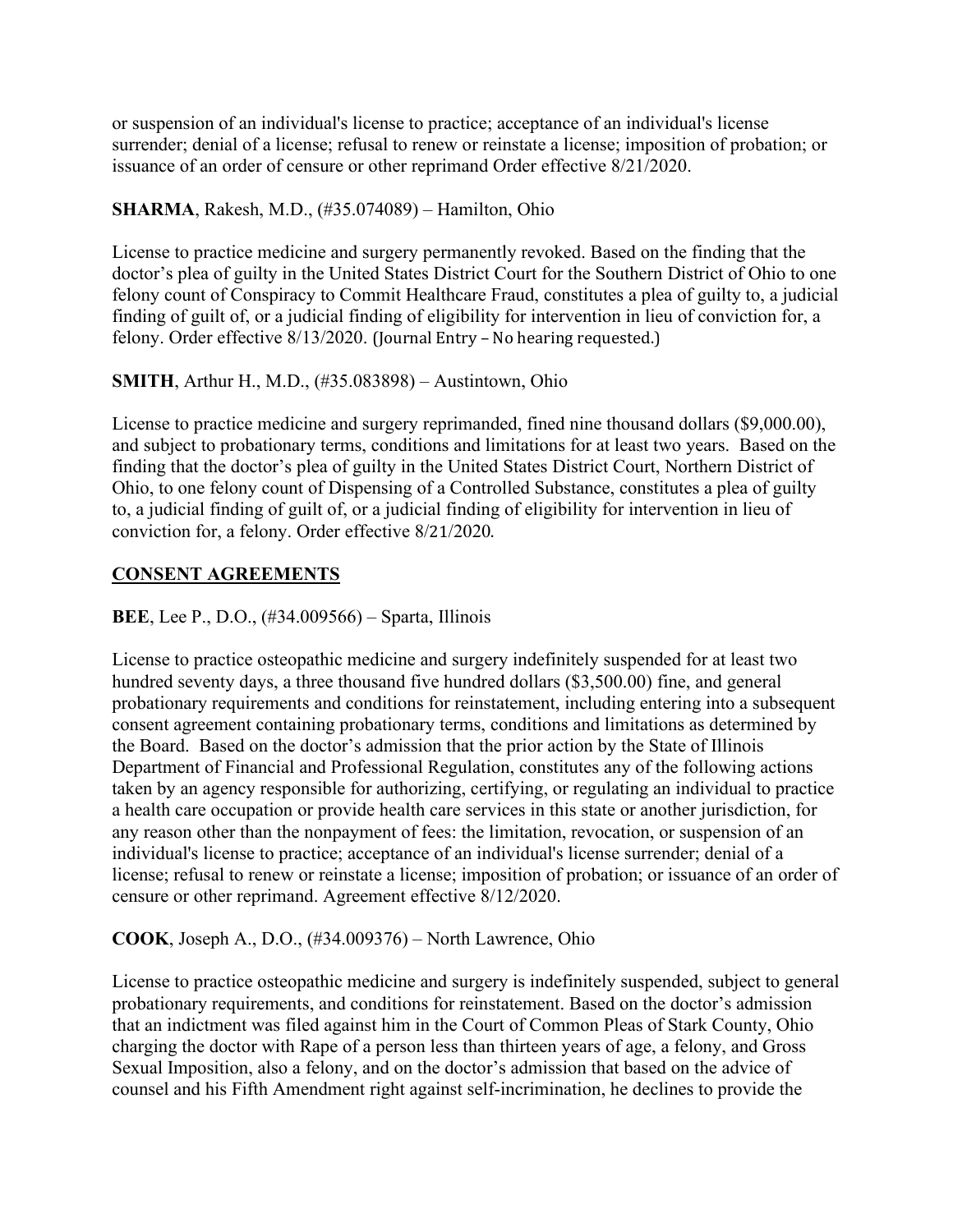Board with certain factual information concerning the aforementioned criminal matter, which information is currently being sought by the Board in the course of its investigation, all of which individually and/or collectively constitute: failure to maintain minimal standards applicable to the selection or administration of drugs, or failure to employ acceptable scientific methods in the selection of drugs or other modalities for treatment of disease; the selling, giving away, personally furnishing, prescribing, or administering drugs for other than legal and legitimate therapeutic purposes or a plea of guilty to, a judicial finding of guilt of, or a judicial finding of eligibility for intervention in lieu of conviction of, a violation of any federal or state law regulating the possession, distribution, or use of any drug; a departure from, or the failure to conform to, minimal standards of care of similar practitioners under the same or similar circumstances, whether or not actual injury to a patient is established; a plea of guilty to, a judicial finding of guilt of, or a judicial finding of eligibility for intervention in lieu of conviction for, a felony; and commission of an act that constitutes a felony in this state, regardless of the jurisdiction in which the act was committed. Agreement effective 8/12/2020.

#### **ROWE**, Adam, J., M.D., (#57.027928) - Lucas, Ohio

Training certificate to practice medicine and surgery suspended for a definite period of ninety days, fined four thousand dollars (\$4,000.00), and subject to interim probationary requirements. Based on the doctor's admission that when he diverted controlled substances for self-use, it was the commission of act that constitutes a felony in this state, regardless of the jurisdiction in which the act was committed, to wit: Deception to Obtain a Dangerous Drug, and/or Theft of Drugs. Agreement effective 8/12/2020.

#### **SILK**, Jon B., Jr., M.D., (#35.098705) – Troy, Ohio

License to practice medicine and surgery reinstated, and subject to probationary terms, conditions and limitations for at least five years. Based on doctor having completed all requirements for reinstatement of license pursuant to the terms of a 7/10/2019 Consent Agreement. Agreement effective 8/12/2020. Reinstatement effective immediately.

#### **UCHE**, John O., M.D., (#35.086388) - Maumee, Ohio

License to practice medicine and surgery reprimanded, and fined five thousand dollars (\$5,000.00). Based on the doctor's admission that when the doctor authorized Suboxone prescriptions utilizing a nurse practitioner's name without knowledge or consent of the nurse practitioner, it was the commission of an act that constitutes a felony in this state, regardless of the jurisdiction in which the act was committed, to wit: Illegal processing of drug documents. Agreement effective 8/12/2020.

#### **WARREN**, Jared A., D.O, (#58.031816) – Shaker Heights, Ohio

Osteopathic training certificate granted, and subject to probationary terms, conditions and limitations, for at least five years. Based on the doctor's submission of an application to practice osteopathic medicine and surgery and the disclosures contained therein. Agreement effective 8/12/2020.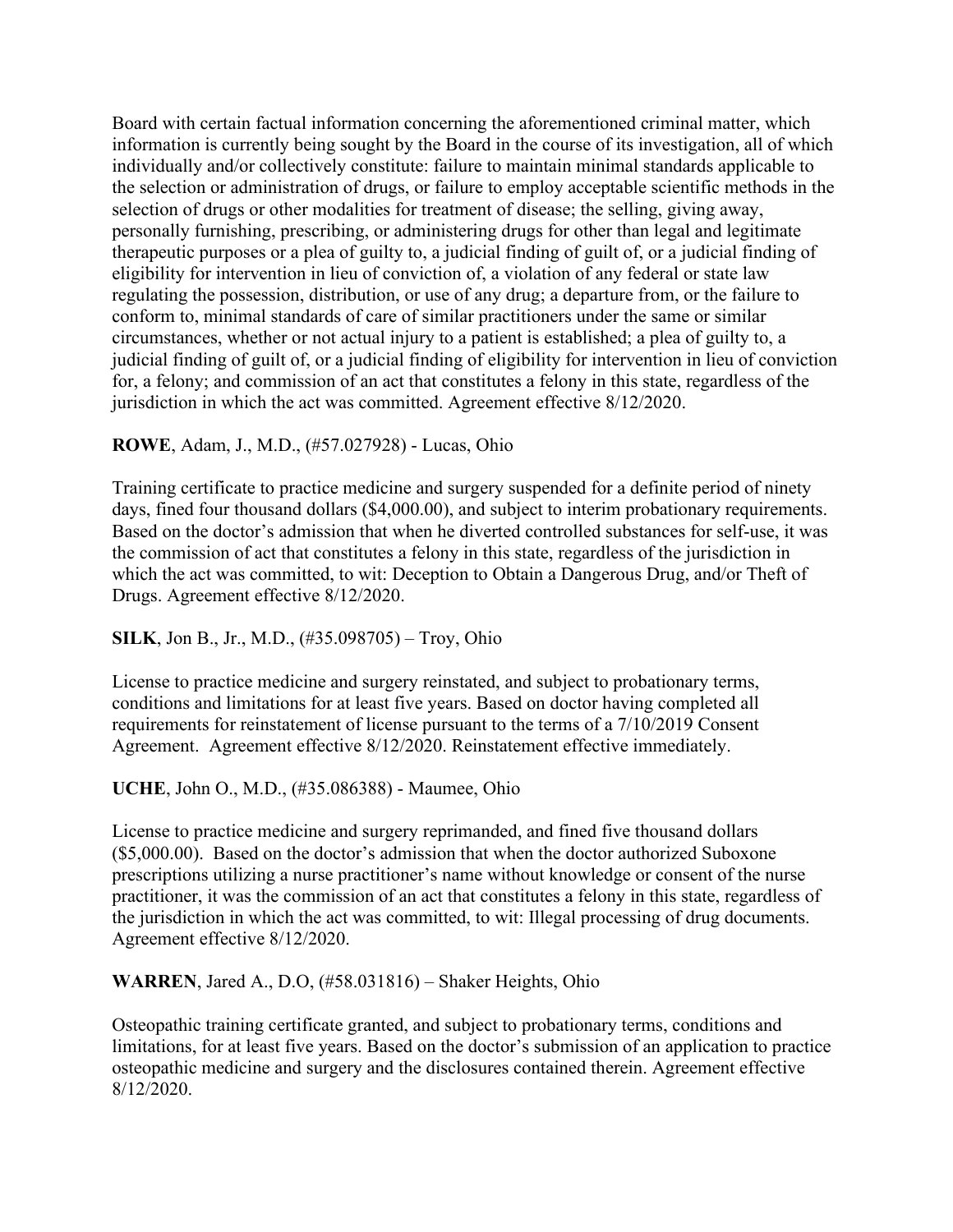## **VOLUNTARY PERMANENT SURRENDERS, RETIREMENTS, REVOCATIONS, WITHDRAWALS**

## **KOLLAB**, Lara, D.O., (#58.030190) – Westlake, Ohio

Permanent revocation of osteopathic training certificate to practice osteopathic medicine and surgery, authorized by the doctor in lieu of formal proceedings related to the factual and legal allegations set forth in the Notice of Opportunity for Hearing issued on or about July 10, 2019. Agreement effective 8/12/2020. Revocation effective immediately.

**NASHER-ALNEAM**, Muhammed S., M.D., (#35.094800) – Charleston, West Virginia

Permanent revocation of license to practice medicine and surgery, authorized by the doctor in lieu of formal disciplinary proceedings pursuant to Section 4731.22(B)(9), Ohio Revised Code. Agreement effective 8/12/2020. Revocation effective immediately.

**NOSCHANG**, Raymond L., M.D., (#35.058457) - Cincinnati, Ohio

Permanent revocation of license to practice medicine and surgery, authorized by the doctor in lieu of formal disciplinary proceedings pursuant to Sections 4731.22(B)(2), 4731.22(B)(6), and 4731.22(B)(20), Ohio Revised Code. Agreement effective 8/12/2020. Revocation effective immediately.

**SCHEER**, Michael, D.O., (#34.002466) - Jacksonville, Florida

Permanent revocation of license to practice osteopathic medicine and surgery, authorized by the doctor in lieu of formal disciplinary proceedings pursuant to Section 4731.22(B)(22), Ohio Revised Code. Agreement effective 8/12/2020. Revocation effective immediately.

# **PROBATIONARY REQUESTS AND MODIFICATIONS**

**ALDERSON**, Julie M., D.O., (#34.014253) - Akron, Ohio

Doctor's request for approval of monitoring physician, granted by vote of the Board on 8/12/2020. Number of charts to be reviewed established as 10 charts per month.

**ALSAGER LEE**, Christopher G., M.D., (#35.136730) - Belpre, Ohio

Doctor's request for approval of monitoring physician, granted by vote of the Board on 8/12/2020. Number of charts to be reviewed established as 10 charts per month.

**ANESHANSLEY**, Hollie M., M.T., (#33.014761) - Lancaster, Ohio

Massage therapist's request for approval of a reduction in personal appearances from every three to every six months, granted by vote of the Board on 8/12/2020.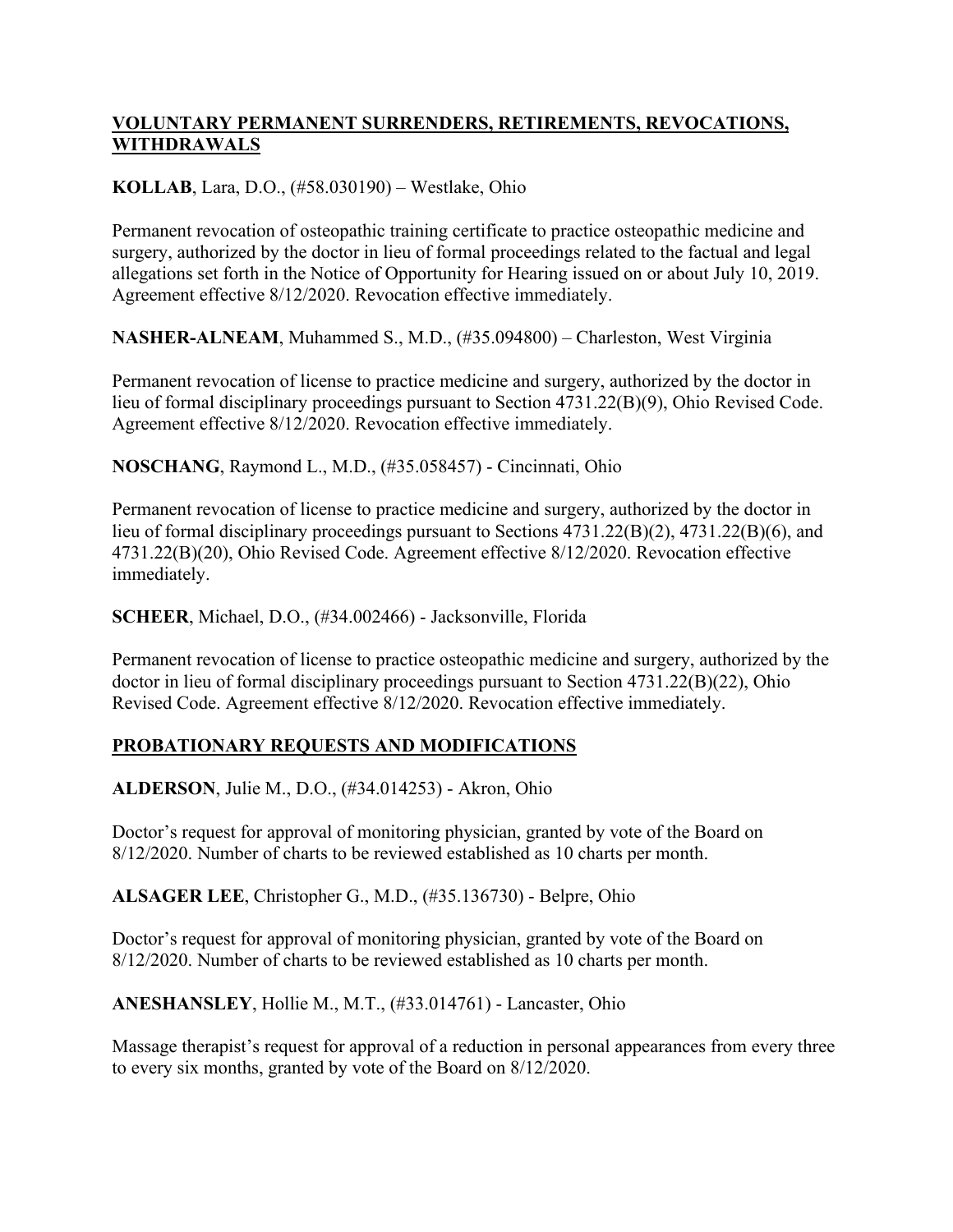**GANTNER**, Thomas J., P.A., (#50.003782RX) - Baltimore, Ohio

Physician Assistant's request for approval of a reduction in personal appearances from every three to every six months; and approval of a reduction in recovery meeting attendance, granted by vote of the Board on 8/12/2020.

**RINGENBACH**, Laura A., R.C.P., (#RCP.15979) - Dalton, Ohio

Respiratory Care Therapist's request for approval of a reduction in personal appearances from every three to every six months, granted by vote of the Board on 8/12/2020.

**RYAN**, Jon P., D.O., (#34.008006) - Dayton, Ohio

Doctor's request for approval of monitoring physician, granted by vote of the Board on 8/12/2020. Number of charts to be reviewed established as 10 charts per month.

# **PROBATION TERMINATED**

**AGGARWAL**, Krishan K., M.D., (#35.066253) - Weirton, West Virginia

Doctor's request for approval of release from the terms of the 8/14/2019 Consent Agreement, granted by vote of the Board on 8/12/2020. Release effective immediately.

**ANJUM**, Muhammad W., M.D., (#35.135749) - Germantown, Maryland

Doctor's request for approval of release from the terms of the 12/12/2018 Probationary Consent Agreement, granted by vote of the Board on 8/12/2020. Release effective immediately.

**MILLS**, Kyle F., M.D., (#35.065391) - Wapakoneta, Ohio

Doctor's request for approval of release from the terms of the 11/5/2014 Board Order, granted by vote of the Board on 8/12/2020. Release effective immediately.

**MYERS**, Carla M., D.O., (#34.003506) - Beavercreek, Ohio

Doctor's request for approval of release from the terms of the 11/5/2014 Step II Consent Agreement, granted by vote of the Board on 8/12/2020. Release effective immediately.

# **COURT ACTIONS**

**DJORDJEVIC,** Borko, M.D., (#35.100288) – Igalo, Montenegro

Decision and Entry affirming Board Order, filed in the Franklin County Court of Common Pleas, on 8/10/2020.